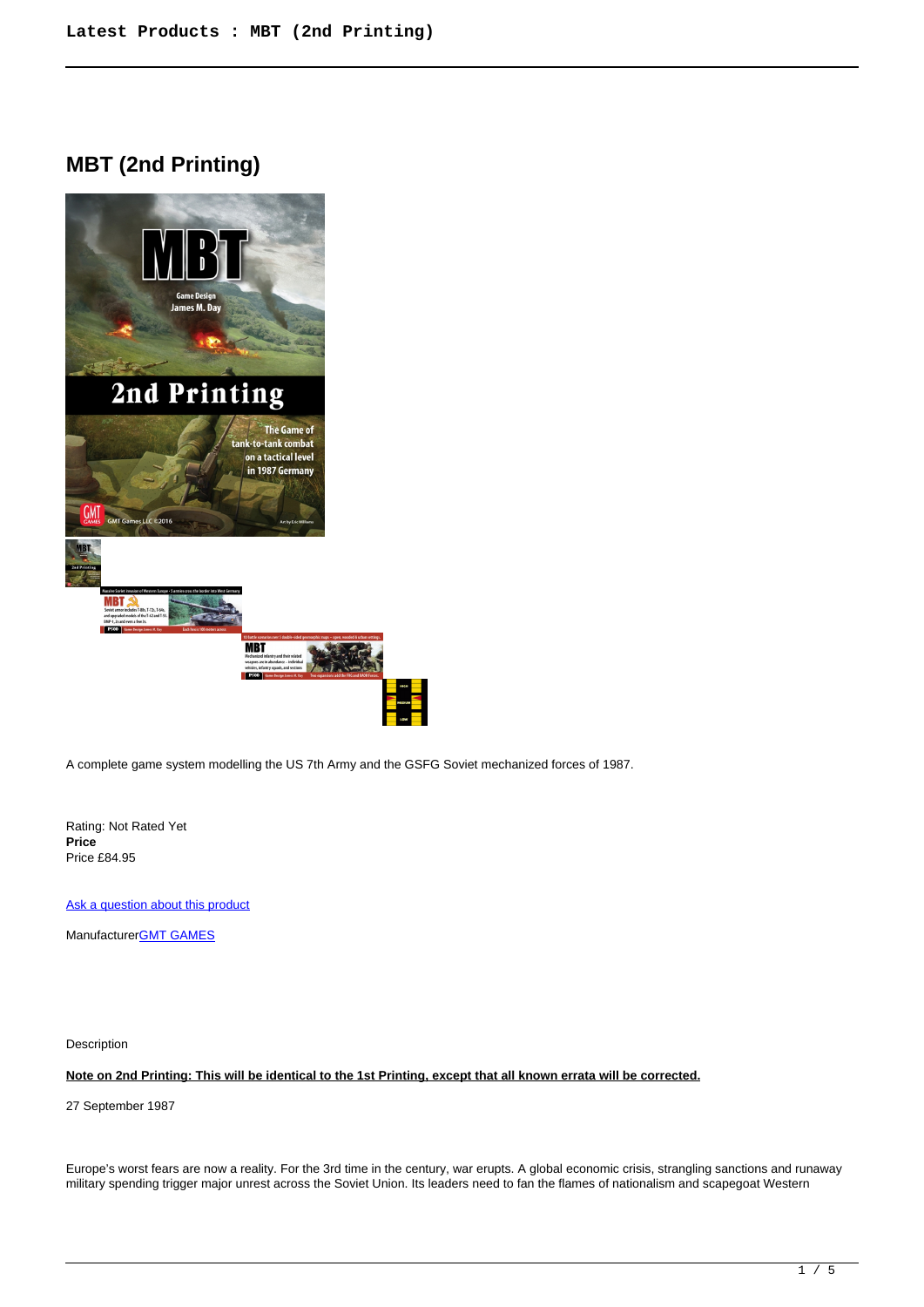aggression. They see no alternative but to launch a massive invasion of Western Europe. No less than five armies surge across the border into West Germany. A coalition of German, American and British forces is braced to hold the line against the onslaught. Can they succeed? Will the sheer magnitude of Soviet forces overwhelm them?

MBT is a complete game system modelling the US 7th Army and the GSFG Soviet mechanized forces of 1987. It is M1 Abrams (105mm and 120mm armed versions) versus a whole stable of Soviet armor with their T-80s, T-72s, T-64s, and upgraded models of the T-62 and T-55. There is even M60A3s sprinkled in to balance out the US tank inventory. Bradley IFVs and CFVs mechanized units are set to take on their counterparts mounted in BMP-1, 2s and even a few 3s. Not to be overlooked, M113A2s and BTRs and MT-LBs are also set to make their appearance.

Mechanized infantry and their related weapons are in abundance, including the M47 Dragon, M72 LAW, AT-7 Saxon, AT-4 Spigot, and multiple RPG versions.

The scale is right down in the weeds with individual vehicles, infantry squads, half-squads and sections. Each hex is just 100 meters across, so it is going to be nose-to-nose action at its finest.

The rules cover the total realm of modern mechanized combat with ATGMs, including TOW and deadly Soviet gun launched missiles like the AT-11 Sniper and AT-8 Songster, special armor (including ERA), advanced night fighting with thermal imagers and image intensifiers, advanced artillery with ICM and laser guided shells, helicopters, including the AH-64A Apache and Mi-24P Hind-F, attack aircraft, including the A-10A Warthog and Su-25 Frogfoot, and missile and gun armed AA units to counter the deadly air threats. It is all included in this total package.

Battle it out in 10 scenarios over the 5 double-sided geomorphic maps, covering open and wooded terrain and urban settings.

Two expansions add the FRG and BAOR Forces. The addition of the French III Corps and 4th Canadian Mechanized Brigade Group is also a possibility.

Game system designed for small unit actions from platoon to battalion-sized formations:

- Each 7/8" double-sided counter represents a single vehicle, towed gun, aircraft or helicopters.
- The 5/8" double-sided leg unit counters represent squads, half-squads and sections, including their attached weapons
- The remaining 5/8" double-sided counters represent commands, damage, status, terrain effects, turrets and others.
- Full color illustrated rulebook and playbook and various player aids and reference cards
- Modular rules system with Basic, Advanced and Optional rules section. Players may keep it simple or make it as complex as desired.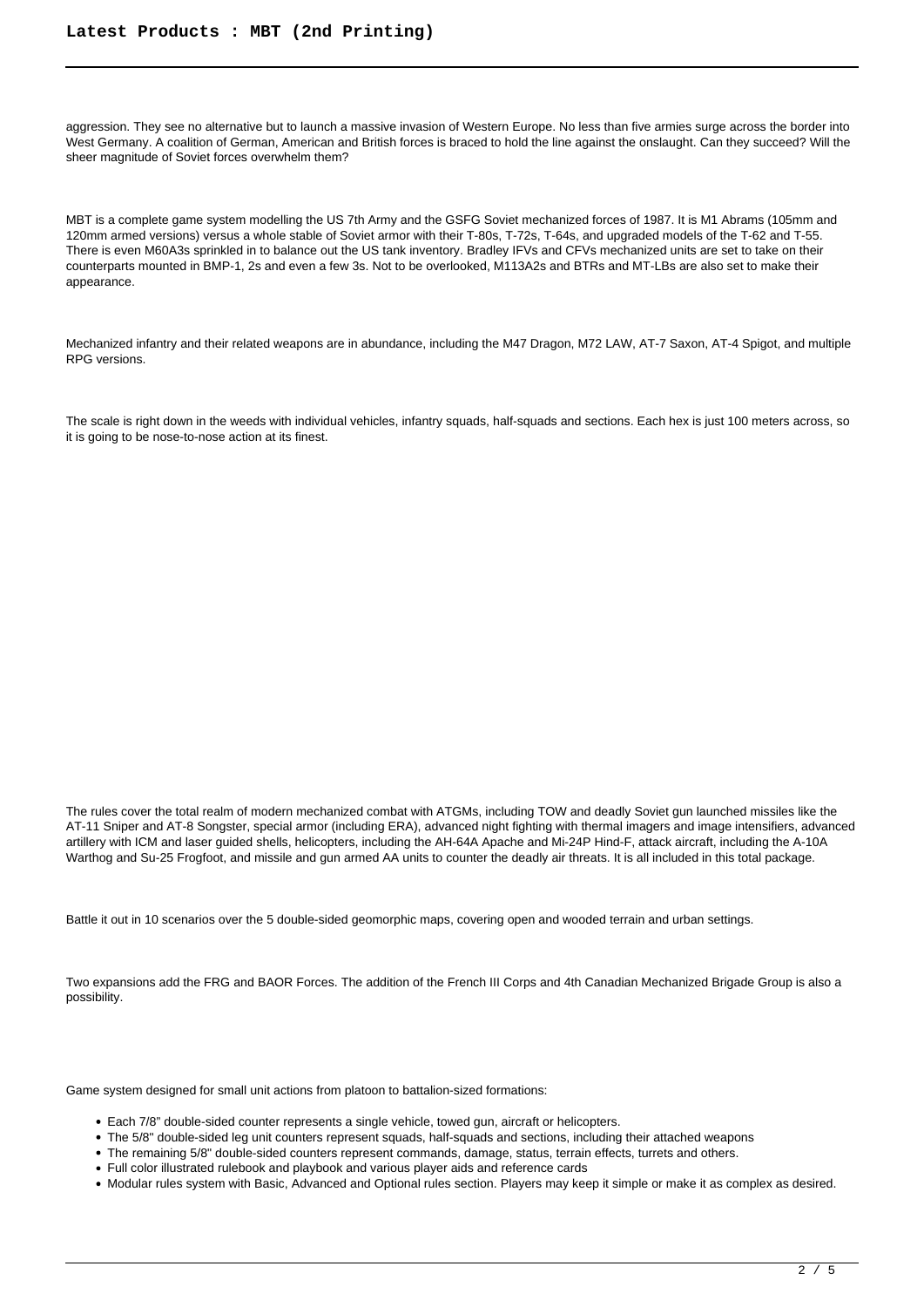The game includes detailed instructions for designing scenarios. Add the forces and geomorphic map boards from the FRG and BAOR expansions and even the geomorphic map boards from the Panzer World War II series for even more possibilities.

MBT includes rules for:

- Vehicle include 11 unique hit locations, armor angles and penetration charts for level, rising and falling fire
- Explosive Reactive Armor (ERA)
- Various ammunition type, e.g., APFSDS, AP, HEAT, HE, ATGMs, e.g., TOW, Dragon, AT-7 Saxon & AT-8 Songster
- Command Control
- Troop Quality
- Unit Cohesion
- Morale
- Sighting Effects
- Night Vision
- Overwatch Fire
- Rates-of-fire
- Indirect Fire, both on mapboard and off mapboard
- Hand-to-hand Combat
- Close Assault
- Helicopters
- Aircraft
- Anti-aircraft Combat
- Obstruction
- Bogging

Example US units:

- M1 Abrams
- M1A1 Abrams
- M2A1 Bradley IFV
- M901A1 ITV
- M106A2
- A-10A Thunderbolt II
- AH-1S Cobra
- and more

Example Soviet units: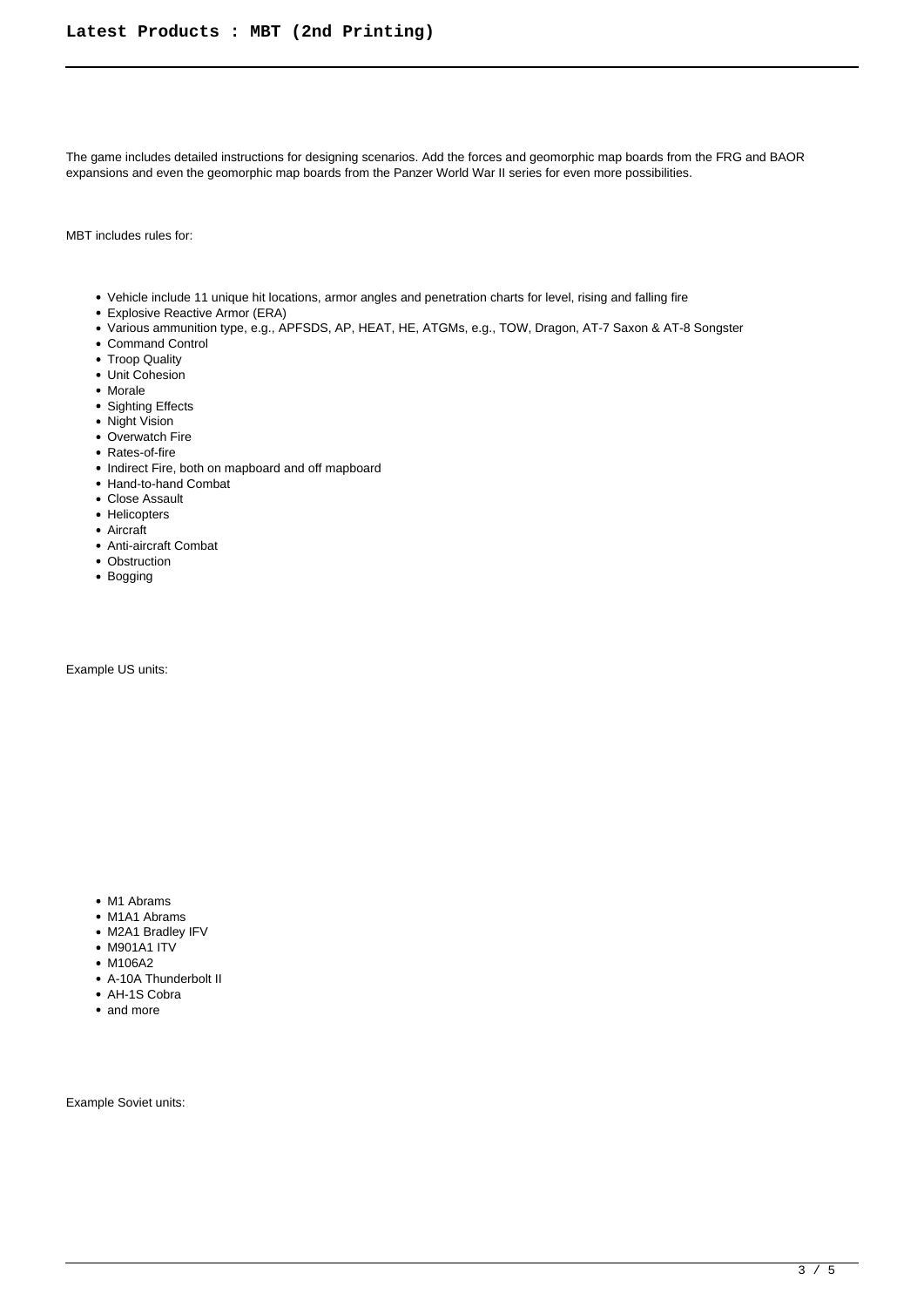- T-80BV
- T-72BA
- T-64BV
- $\bullet$  BMP-2
- BTR-70
- $\bullet$  BRDM-2
- $•$  ZSU-23(4)
- Su-25 Frogfoot
- Mi-24P Hind-F
- and more

All of the individual unit data is included on the full-color data cards.

The streamlined chit-based command system moves the action along at a brisk pace.

Includes detailed TO&Es for the US and Soviet Forces.

TIME SCALE: 15 second to 15 minutes per turn

MAP SCALE: 100 meters per hex